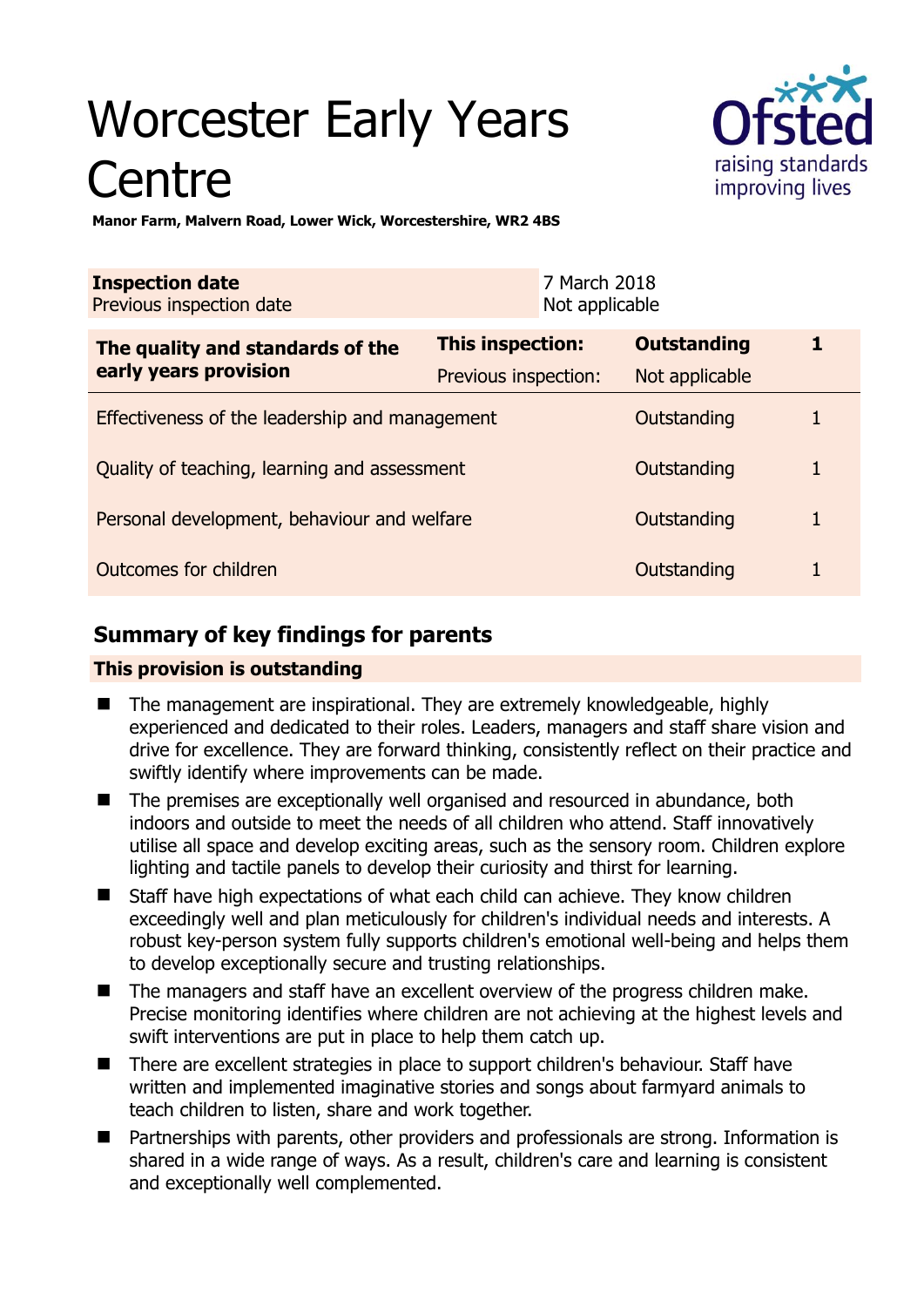# **What the setting needs to do to improve further**

## **To further improve the quality of the early years provision the provider should:**

■ continue to focus professional development opportunities on maintaining the already exceptional practice and monitor the impact this has on the excellent outcomes for children already achieved.

## **Inspection activities**

- The inspector had a tour of the premises and observed children engaged in a variety of learning experiences, indoors and outdoors.
- The inspector observed and evaluated a learning activity with a manager.
- The inspector viewed evidence of the suitability of staff working at the setting.
- The inspector talked to the management team about the priorities for improvement.
- The inspector spoke to staff and children at appropriate times during the inspection. She also took account of the views of parents spoken to on the day.

## **Inspector**

Tina Smith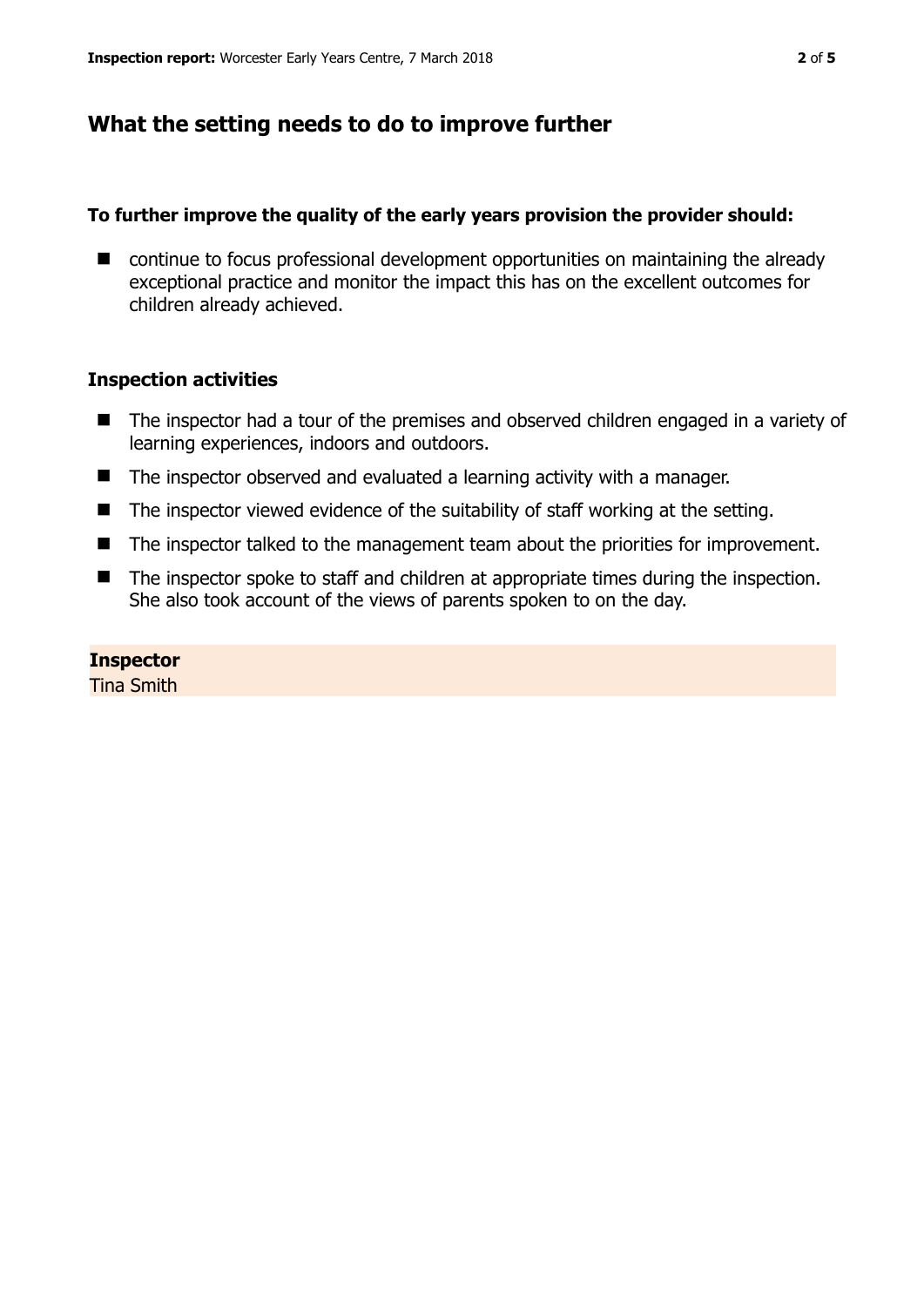## **Inspection findings**

#### **Effectiveness of the leadership and management is outstanding**

Arrangements for safeguarding are effective. All staff have children's safety and well-being at the heart of their practice. They know exactly what they should do if they have concerns about a child's safety or welfare and are highly proactive in protecting children from harm. Staff access well-targeted training and benefit from supervisory meetings. Their practice is observed and feedback provided. This has a very positive impact on the quality of care and education provided. Leaders are driven in their aim to encourage staff to continually build on their already exceptional knowledge. They have plans in place to further develop staff's professional development and intend to evaluate the impact on outcomes for children.

## **Quality of teaching, learning and assessment is outstanding**

Children are offered an inspiring range of activities that quickly capture their curiosity and help them develop a positive attitude to learning. They learn about different cultures and festivals such as Holi, the festival of colour. Children use their imagination as they dress in traditional costume and express their creativity as they throw coloured paper to replicate paint. The level of concentration at small-group time is exceptional. Children think and predict as they carefully add paint to foam and gaze in awe at the marble effect it creates. The quality of interactions between staff and children are excellent. They share their ideas, think out loud and are engrossed in meaningful conversations. Babies are supported to explore and investigate rich and varied experiences. They excitedly examine dough with their fingers and discover how toys move or make noise. Staff sing enthusiastically and babies are animated as they join in with action songs.

## **Personal development, behaviour and welfare are outstanding**

Children's health and physical development is promoted exceptionally well. Babies and young children sleep safely and peacefully in beautifully decorated and cosy sleep rooms. Children enjoy highly nutritious meals and snacks which are prepared by the onsite chef. They grow vegetables and visit the farm to watch cows being milked. Consequently, children are beginning to understand where food comes from. Young children enthusiastically wriggle and move to music. Highly motivated staff model how penguins move and encourage children to copy them. Staff are particularly skilled in teaching children how to handle risks and use their own initiative to solve problems and cooperate with others. For example, children work together as they build with blocks in the outdoor construction area and delight in opportunities to investigate how water flows in the inspirational water garden.

#### **Outcomes for children are outstanding**

All children make excellent progress in their learning and acquire the key skills required in preparation for school. They are extremely confident, self-assured and eager to join in. Young children listen attentively and follow instruction exceedingly well. Children practise writing their name and learn the sounds that letters represent. They recognise mathematical concepts and have a wealth of opportunities to count, sort and match.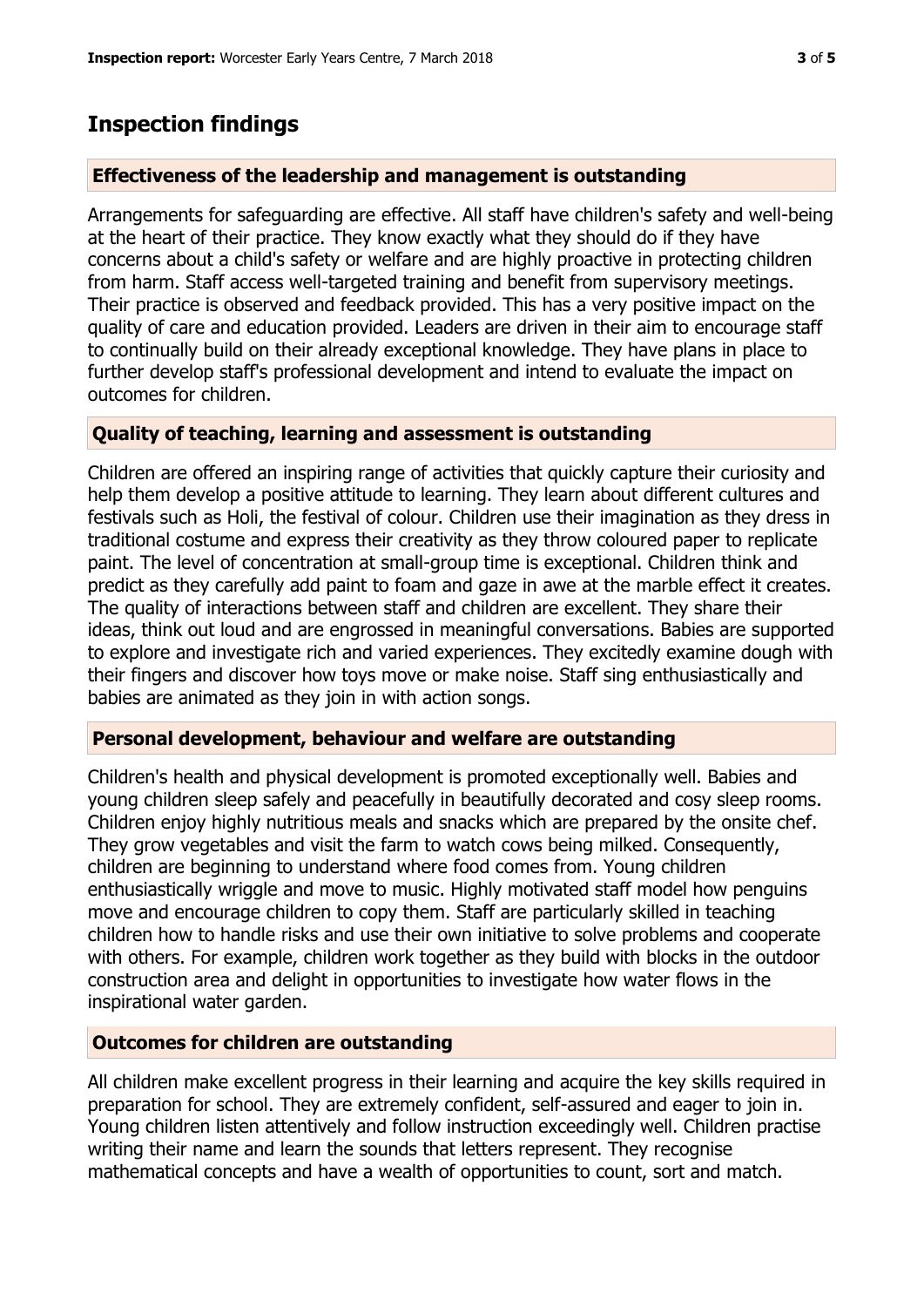# **Setting details**

| Unique reference number                             | EY491783                                                                             |  |
|-----------------------------------------------------|--------------------------------------------------------------------------------------|--|
| <b>Local authority</b>                              | Worcestershire                                                                       |  |
| <b>Inspection number</b>                            | 1026319                                                                              |  |
| <b>Type of provision</b>                            | Full-time provision                                                                  |  |
| Day care type                                       | Childcare - Non-Domestic                                                             |  |
| <b>Registers</b>                                    | Early Years Register, Compulsory Childcare<br>Register, Voluntary Childcare Register |  |
| Age range of children                               | $1 - 4$                                                                              |  |
| <b>Total number of places</b>                       | 120                                                                                  |  |
| Number of children on roll                          | 87                                                                                   |  |
| Name of registered person                           | Worcester Early Years Centre Limited                                                 |  |
| <b>Registered person unique</b><br>reference number | RP907611                                                                             |  |
| Date of previous inspection                         | Not applicable                                                                       |  |
| <b>Telephone number</b>                             | 01905 749291                                                                         |  |

Worcester Early Years Centre Ltd registered in 2015. The centre employs 38 members of childcare staff. Of these, four hold Qualified Teacher Status, and 30 hold appropriate early years qualifications from level 2 to level 6. The centre is open Monday to Friday, 50 weeks of the year, from 7am until 6pm. The centre provides funded early education for two-, three- and four-year-old children, on Wednesday, Thursday and Friday, term time only.

This inspection was carried out by Ofsted under sections 49 and 50 of the Childcare Act 2006 on the quality and standards of provision that is registered on the Early Years Register. The registered person must ensure that this provision complies with the statutory framework for children's learning, development and care, known as the early years foundation stage.

Any complaints about the inspection or the report should be made following the procedures set out in the guidance 'Complaints procedure: raising concerns and making complaints about Ofsted', which is available from Ofsted's website: www.gov.uk/government/organisations/ofsted. If you would like Ofsted to send you a copy of the guidance, please telephone 0300 123 4234, or email enquiries@ofsted.gov.uk.